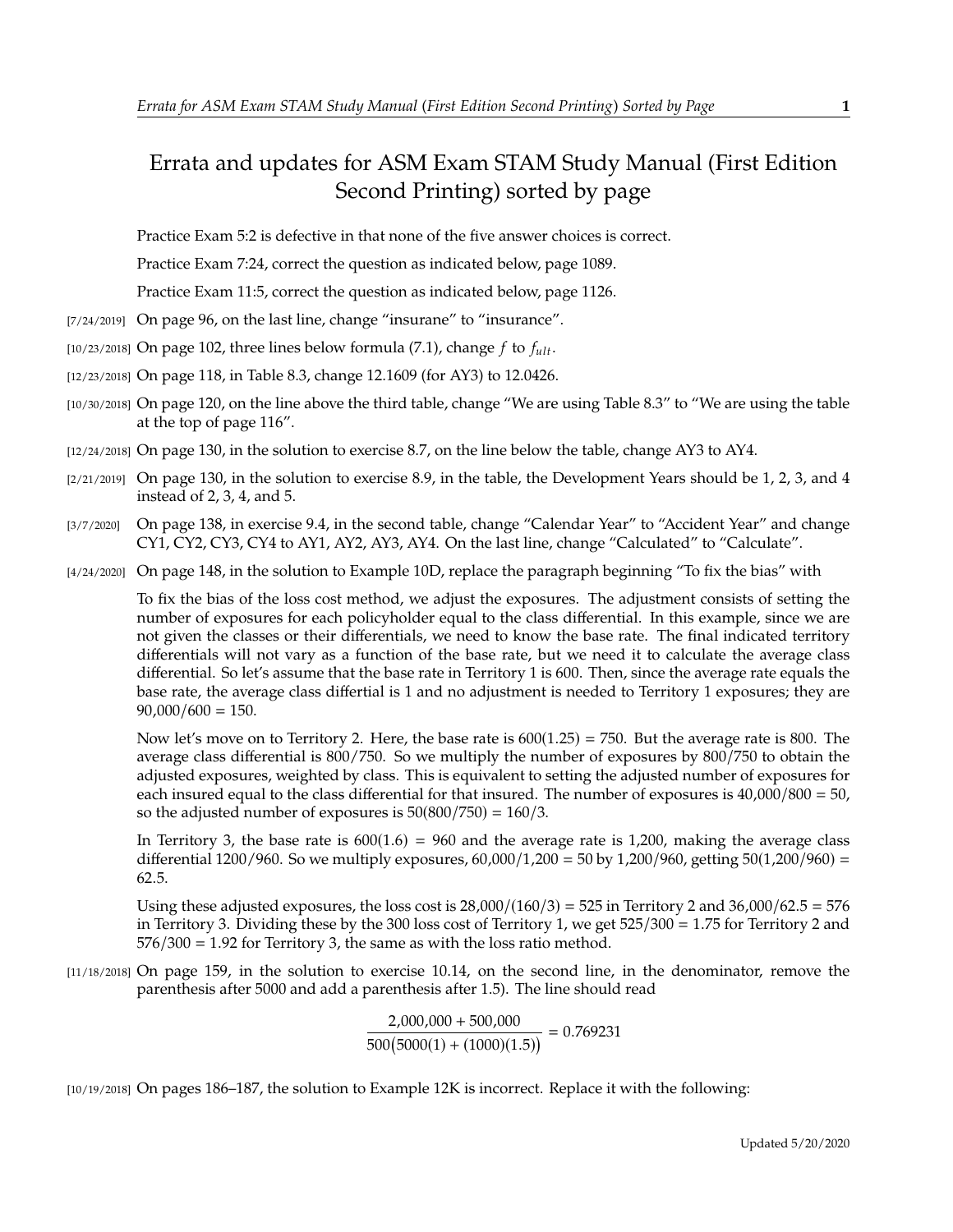The payment per payment random variable  $Y^P$  has density  $f_{Y^P}(x) = f_{Y^L}(x)/(1 - F(500))$ , where  $Y^L$ is the payment per loss random variable, for  $x > 500$ . Therefore,  $\mathbf{E}[Y^P] = \mathbf{E}[Y^L]((1 - F(500))$  and  $\mathbf{E}[(Y^P)^2] = \mathbf{E}[(Y^L)^2]/(1 - F(500))^2$ . We'll calculate variance as second moment minus first moment squared squared.

Split the first interval (0, <sup>1000</sup>) into two subintervals, (0, <sup>500</sup>] and (500, <sup>1000</sup>). The average payment in the first interval is 0 and in the second interval the average payment is 250. The probability that a loss will be in the second interval is  $0.5(23)/50 = 0.23$ . Similarly, the probabilities of the other three intervals are  $16/50 = 0.32$ ,  $6/50 = 0.12$ , and  $5/50 = 0.1$ . The average payment per loss in those intervals is the midpoint, minus 500. So the overall average payment per loss is

$$
\mathbf{E}[(X - 500)_+] = 0.23(250) + 0.32(1000) + 0.12(3000) + 0.1(7000) = 1437.5
$$

Also,  $Pr(X \le 500) = 0.5(23)/50 = 0.23$ , so the average payment per payment is  $1437.5/(1-0.23) = | 1866.88 |$ We'll calculate the second moment of payment per loss using equation (2.4) in each interval starting with the interval (500, <sup>1000</sup>).

$$
0.23(500^{2}) + 0.32(500^{2} + (500)(1500) + 1500^{2}) + 0.12(1500^{2} + (1500)(4500) + 4500^{2}) + 0.10(4500^{2} + (4500)(9500) + 9500^{2})
$$
  
= 6.644462<sup>2</sup>

 $= 6,644,166\frac{2}{3}$ 

Therefore, the variance of payment per payment is

$$
\frac{6,644,166}{0.77} - 1866.88^2 = \boxed{5,143,535}
$$

[11/24/2018] On page 224, the first full paragraph is confusing. It says that each ILF calculation should only use data from policies at that limit or higher, yet Example 14B violates this. It instead should say that each LAS calculation should only use data from policies at that limit or higher. Replace the paragraph with the following paragraph:

In the previous example the sizes of all losses were known, but in practice the company would not know the sizes of losses above the limit. Therefore, you should compute the *limited average severity* (LAS) for the basic policy limit and the policy limit of interest. The limited average severity for a limit is the sum of limited losses, the minimums of loss sizes and policy limit, divided by the number of losses. For each LAS calculation, you should use data only from policies with the policy limit of interest or a higher policy limit; for policies with lower limits, you do not know the limited loss for policies at the policy limit. Since there will be different numbers of policies used in the calculation of limited losses, the number of losses used to calculate each LAS will not be the same.

- [2/10/2019] On page 221, in the solution to exercise 13.27, on the third line, change  $\alpha 1$  to  $\alpha 1 = 1$ .
- [11/24/2018] On page 232, change the answer key for exercise 14.5 to **(E)**.
- [12/1/2018] On page 240, in exercise 15.6, on the second line, change "primary reinsurer's" to "primary insurer's".
- [12/19/2018] On page 260, in the solution to exercise 16.6, on the ninth line, change equation (16.1) to equation (16.2).
- [2/13/2019] On page 296, right after formula (19.3), replace the next 4 lines with

These formulas are provided in the distribution tables you get at the exam at the beginning of Section B.2. Formula (19.2) is the more important one, in that it may save a little work in a question like the following.

[12/10/2018] On page 343, in the solution to exercise 21.16, on the last line, put primes on the  $\beta s$ ;

 $r\beta'(1+\beta')$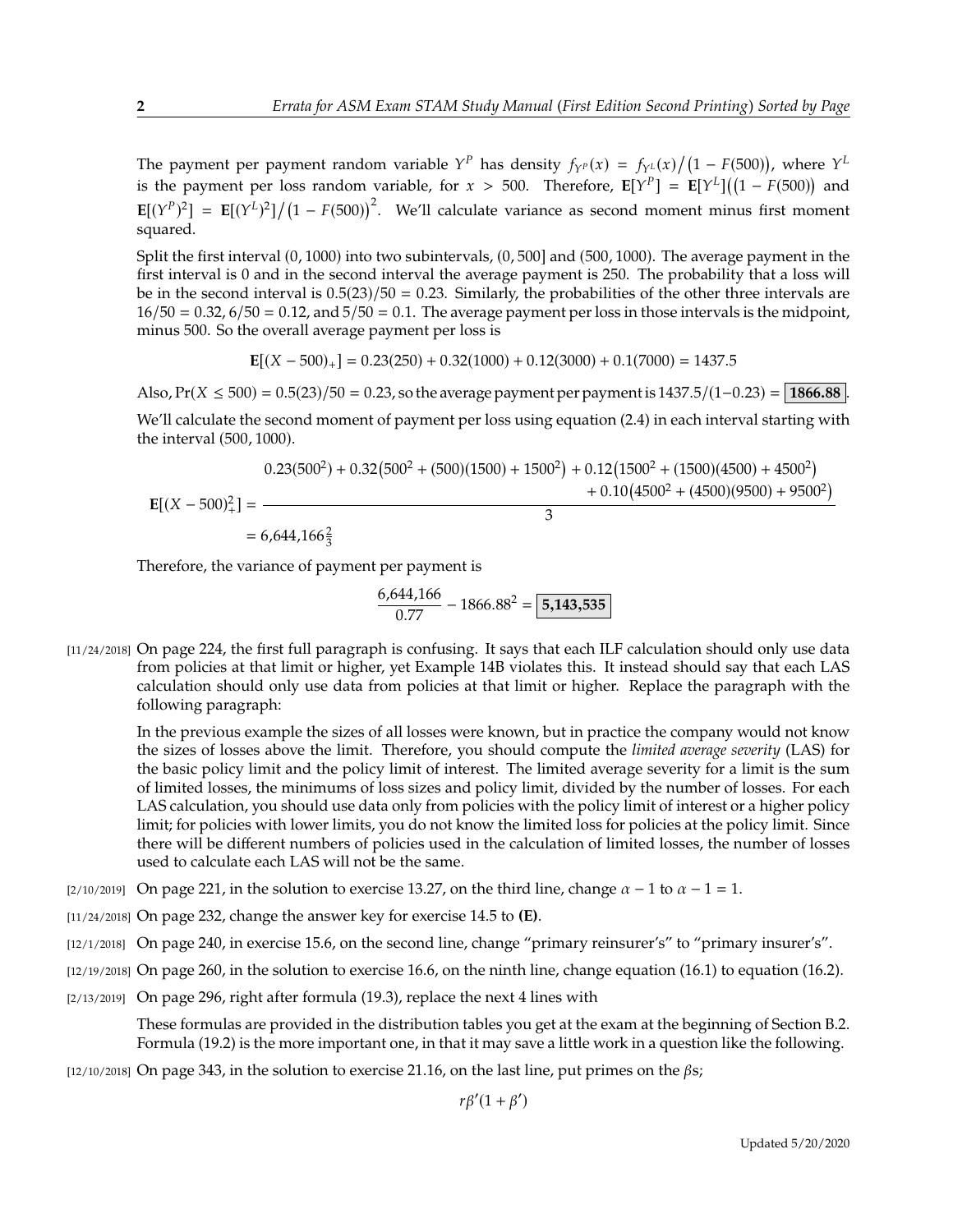[12/10/2018] On page 340, in Example 22D(iv), add "given  $\theta$ " after "independent" and before the period.

[12/16/2018] On page 424, in exercise 26.25, change answer choice B to 18.8.

- [1/20/2019] On page 458, change the sentence on lines 5–6 beginning with "Expect" to Expect lots of exam questions on maximum likelihood estimation.
- [ $1/20/2019$ ] On page 465, in exercise 29.1, in answer choice C, change theta to  $\theta$ .
- [5/9/2019] On page 482, in the solution to exercise 29.28, on the fourth line, the last right parenthesis in the denominator should be before the exponent  $\alpha + 1$ :

$$
\frac{\alpha^3(1000^{3\alpha})}{\left((1200)(1700)(4000)\right)^{\alpha+1}}
$$

- [1/20/2019] On page 485, on the second line of item 3 in the enumerated list, change  $|sigma^2$  to  $\sigma^2$ .
- [1/30/2019] On page 616, 3 lines below Theorem 1, delete the word "squared" after "mean".
- [11/3/2018] On page 656, on the last line, change "Exam C" to "Exam STAM".
- [10/23/2018] On page 693, in the solution to exercise 38.14, on the last line, insert "=" between k and  $\frac{1.96}{\sqrt{683}}$ 683 .
- [1/10/2019] On page 757, replace the paragraph before Example 42B with the following paragraph:

Special care is needed when the region on which the model distribution has support (in other words, nonzero density) has bounds that depend on a prior parameter. For example, if the model distribution is uniform on [a,  $\theta$ ] and there is a claim for 5, you immediately know that  $\theta$  must be at least 5. A similar statement holds for a single parameter Pareto model with prior parameter  $\theta$ , as the next example illustrates.

 $[1/7/2020]$  On page 799,, replace the graph in Figure 44.1 with



[1/13/2019] On page 828, in exercise 47.24, on the line below the table, change "than" to "that".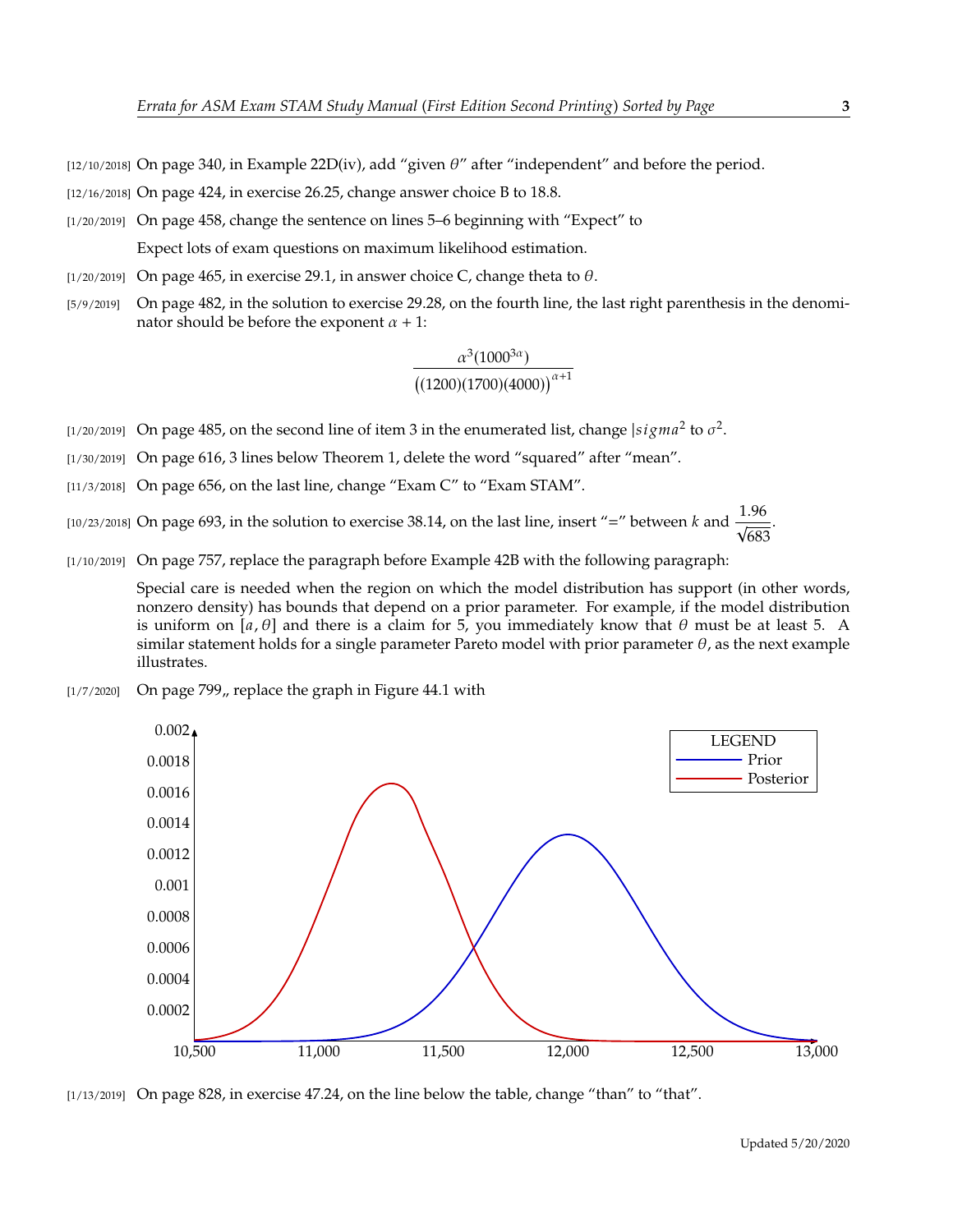[10/23/2018] On page 882, in the solution to exercise 48.24, on the ninth line, change  $v_2$  to  $v_B$ .

- [2/13/2019] On page 976, in the solution to exercise 53.3, on the third displayed line, replace  $v_Z$  with  $v_X$  = .
- [6/7/2019] On page 1061, in question 32, add the following sentence to (i):

The deductible is subtracted from the payment after coinsurance is applied.

- [2/13/2019] On page 1089, in question 24(i), change 6% to 6.5%.
- [4/2/2020] On page 1113, in question 31, delete statement (i).
- [4/21/2020] On page 1125, in question 2, on the last line of the table under "Deductible 1000", change the periods to commas: 1.727 should be 1,727 and 3.558.799 should be 3,558,799.
- [4/24/2020] On page 1126, in question 5, after the table, add

The base rate for Territory 1 is 300.

- [1/3/2019] On page 1162, in the solution to question 12, in the table, change the entry for AY1 development year 3 from 100.0% to 10.0%.
- [12/25/2018] On page 1179, in the solution to question 32, on the third line from the end, change "greater than or equal to 2" to "less than 2".
- [10/13/2019] On page 1183, in the solution to question 28, three lines from the end, replace 104.43575 with 14.43575.
- [6/7/2019] On page 1191, in the solution to question 2, change the last line to

$$
0.9\left(\frac{21,000(0.1953125)}{0.7}\right) = \boxed{5,273.438}
$$

None of the answer choices is correct.

- [1/2/2019] On page 1232, in the solution to question 25, change the last term in the formula from  $\frac{\sum (\theta/x_i)^{\tau}}{\ln(\theta/x_i)}$  $\frac{\Delta(\mathcal{O}/n_i)}{\ln(\theta/x_i)}$  to  $\sum (\theta/x_i)^{\tau} \ln(\theta/x_i).$
- [3/31/2020] On page 1244, in the solution to question 23, on the fourth line, delete the 2 in  $2(1 \alpha)$ . The factor 2 was already multiplied by 0.1 and 0.2 in the expression, which has 0.2 and 0.4. Two lines after this line, delete the parenthesized statement "(in the following expression, 2 was canceled)".
- [4/3/2020] On page 1249, in the solution to question 3, on the second line, change "greater" to "less".
- [1/22/2019] On page 1255, in the solution to question 22, on the lsat line of the page, change 2000<sup>2</sup> to 2000<sup>4</sup>.
- [9/4/2019] On page 1256, in the solution to question 23, on the first displayed line, division signs (/) are missing from two exponents. The line should read

$$
L(\mu) = \left(\frac{e^{-(1+2+4+7)/\mu}}{\mu^4}\right) \left(e^{-20/\mu}\right) \left(\frac{\mu^4}{(\mu+1)^5}\right) = \frac{e^{-34/\mu}}{(\mu+1)^5}
$$

[4/24/2020] On page 1261, replace the solution to question 5 with

The number of exposures in Territory 1 is  $45,000/300 = 150$ . Since the base rate in Territory 1 is 300, this implies that the average class differential in Territory 1 is 1, so that base exposures in Territory 1 equal exposures in Territory 1, or 150.

In Territory 2, the base rate is  $300(1.2) = 360$  and the average rate is 400. So each exposure is given a weight of  $400/360 = 10/9$ . There are  $40,000/400 = 100$  exposures, so there are  $100(10/9) = 111\frac{1}{9}$  base exposures. **(B)**